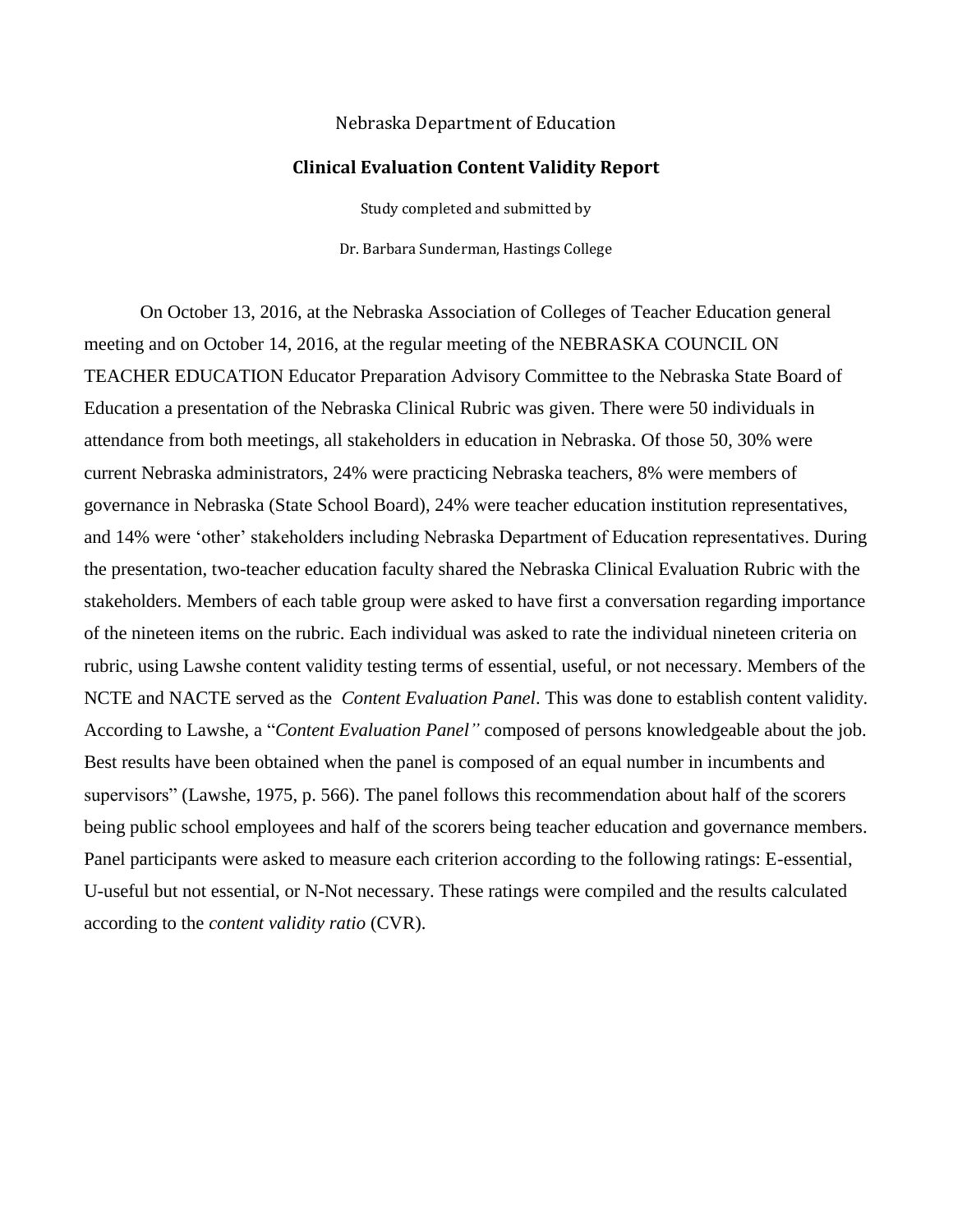On the Nebraska Clinical Evaluation Rubric, the following ratios were calculated.

| Criteria                                                               | Lawshe CVR |
|------------------------------------------------------------------------|------------|
| <b>Standard 1 Student Development</b>                                  | 0.94       |
| <b>Standard 2 Learning Differences</b>                                 | 0.90       |
| <b>Standard 2 Learning Differences</b>                                 | 0.86       |
| <b>Standard 3 Learning Environments</b>                                | 0.82       |
| <b>Standard 3 Learning Environments</b>                                | 0.84       |
| <b>Standard 4 Content Knowledge</b>                                    | 0.93       |
| <b>Standard 4 Content Knowledge</b>                                    | 0.56       |
| <b>Standard 5 Application of Content</b>                               | 0.85       |
| <b>Standard 5 Application of Content</b>                               | 0.80       |
| Standard 6 Impact on Student Learning and Development                  | 0.90       |
| <b>Standard 7 Planning for Instruction</b>                             | 0.93       |
| <b>Standard 7 Planning for Instruction</b>                             | 0.69       |
| <b>Standard 8 Instructional Strategies</b>                             | 0.88       |
| Standard 9 Professional Learning and Ethical Practice and Dispositions | 0.68       |
| Standard 10 Leadership and Collaboration and Dispositions              | 0.91       |
| Standard 10 Leadership and Collaboration and Dispositions              | 0.75       |
| Standard 10 Leadership and Collaboration and Dispositions              | 0.82       |
| Standard 11 (incorporated in other areas after CVR work)               | 0.93       |
| Standard 12 (incorporated in other areas after CVR work)               | 0.71       |

Since members number at least 40 in the Content Evaluation Panel, the minimum CVR required is 0.30 (Ayre & Scally, 2014, p. 82). The range of values for each item on the Student Learning Project was 0.56-0.93. Ratios in this range indicate that this assessment is valid in content.